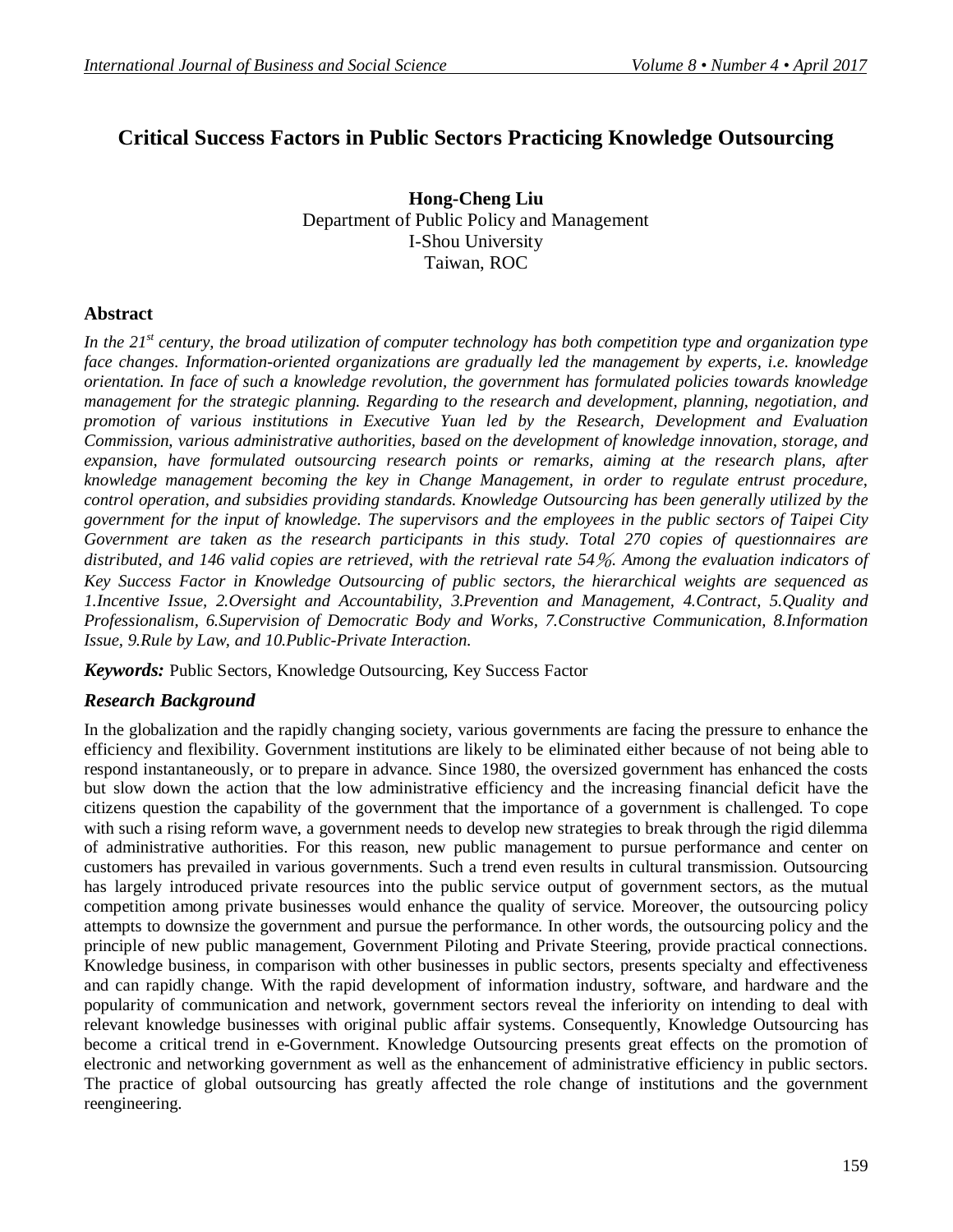The breaking-in between the global outsourcing system and the present organization could deeply influence the efficiency and competitiveness of the government organization and appear impact on the service subjects of government institutions. What is more, comparing the global outsourcing of public sectors and the information businesses of a private company, it presents the specialty. In order to ensure the promotion and sustainable development of public sectors, such considerations become the challenge of Knowledge Outsourcing.

## *Literature Review*

## **I. Theory of Outsourcing**

Quinn and Hilmer (1994) indicated that an enterprise could lose the key technological ability or develop wrong technologies, deal with multi-functional technologies, develop new products or technologies with strategic flexibility, and control the suppliers because of outsourcing. Clouser (2002) mentioned the key function of outsourcing as flexibility that an enterprise could develop the optimal talent on the enterprise and focus on the core abilities. Quinn and Hilmer (1994) defined outsourcing as having a part or all functions beyond the selected core competitiveness of an organization be practiced by external suppliers through strategic outsourcing that merely the most professional and valuable activities were executed, but the rest was outsourced to other subcontractors. Outsourcing refers to entrusting parts or entire production activities practiced in an enterprise to external subcontractors (Hsin, 2010). Lomas (1997) considered ten outsourcing motives as 1.focusing on core competitiveness, 2.avoiding or reducing capital expenses, 3.increasing service flexibility, 4.acquiring new operating procedure, ideas, and technological channels, 5.acquiring professional knowledge, 6.dealing with specific logistics without economic scales, 7.enhancing productivity and efficiency, 8.preventing labor problems, 9.avoiding law costs, and 10.improving service performance.

McHugh et al (1995) pointed out the advantages on cost, service, responsibility, and competitiveness from outsourcing. 1. Cost, to avoid fixed costs from off-peak and decrease total operating costs (when the outsourcing expenses are higher, it is not necessary that an organization could provide specific functions or services for an external world. 2. Service, an organization being able to reach wider skill repository through outsourcing. 3. Uniform responsibility, the roles being clearly discriminated through Organization-Subcontractor that the organization could better confirm the attribution of responsibility and avoid internal chaos caused by internal political struggle. 4. Competitiveness, an organization being able to concentrate the resources and the core business process through outsourcing. Sharpe (1997) considered the following benefits of outsourcing. 1. Outsourcing could reinforce the core competitiveness strategy of an enterprise and allowed an organization focusing on the core competitiveness. 2. Outsourcing allowed an organization acquiring the channels accessing to people with special skills; for an organization, it would be difficult or cost too much to directly acquire such people. 3. Outsourcing allowed an organization acquiring advance technology and skills without directly investing in such technology and skills that the risk of direct investment could be removed. 4. Outsourcing allowed an organization establishing a benchmark in specific professionalism, with externally proved efficiency.

#### **II. Key Success Factor in outsourcing**

Lomas (1997) pointed out three success factors in outsourcing, including obeying basic guidance, selecting correct outsourcing suppliers, and constructing consolidated relationship with subcontractors. 1. Obeying basic guidance. Since outsourcing is not to pursue short-term benefits, but the commitment of long-term strengths through outsourcing, an outsourcing decision cannot be rashly made. Besides, outsourcing does not mean to transmit or give up responsibilities. Outsourcing therefore is involved in overall inspecting and redefining Success of the company, suitable corporate practice, optimal practice, operation of supporting systems and interaction with interfaces, and division of responsibility. The success of outsourcing relies on fully understanding current industrial approaches and allowing the freedom of subcontractors providing the optimal practice. 2. Selecting correct outsourcing suppliers.

A broad formal evaluation procedure is necessary for selecting a correct outsourcing supplier, including (1) setting the required abilities and performance standards of the subcontractors, (2) openly communicating current businesses and vision of the company with the subcontractors, (3) screening the subcontractors down to 3-5, (4) ensuring the possible subcontractors providing sufficient information about the understanding the current businesses and vision of the company, (5) covering interviews with present customers and the verification of the abilities, performance, and financial conditions of the subcontractors into the evaluation, and (6) selecting the optimal subcontractor. 3. Constructing consolidated relationship with subcontractors.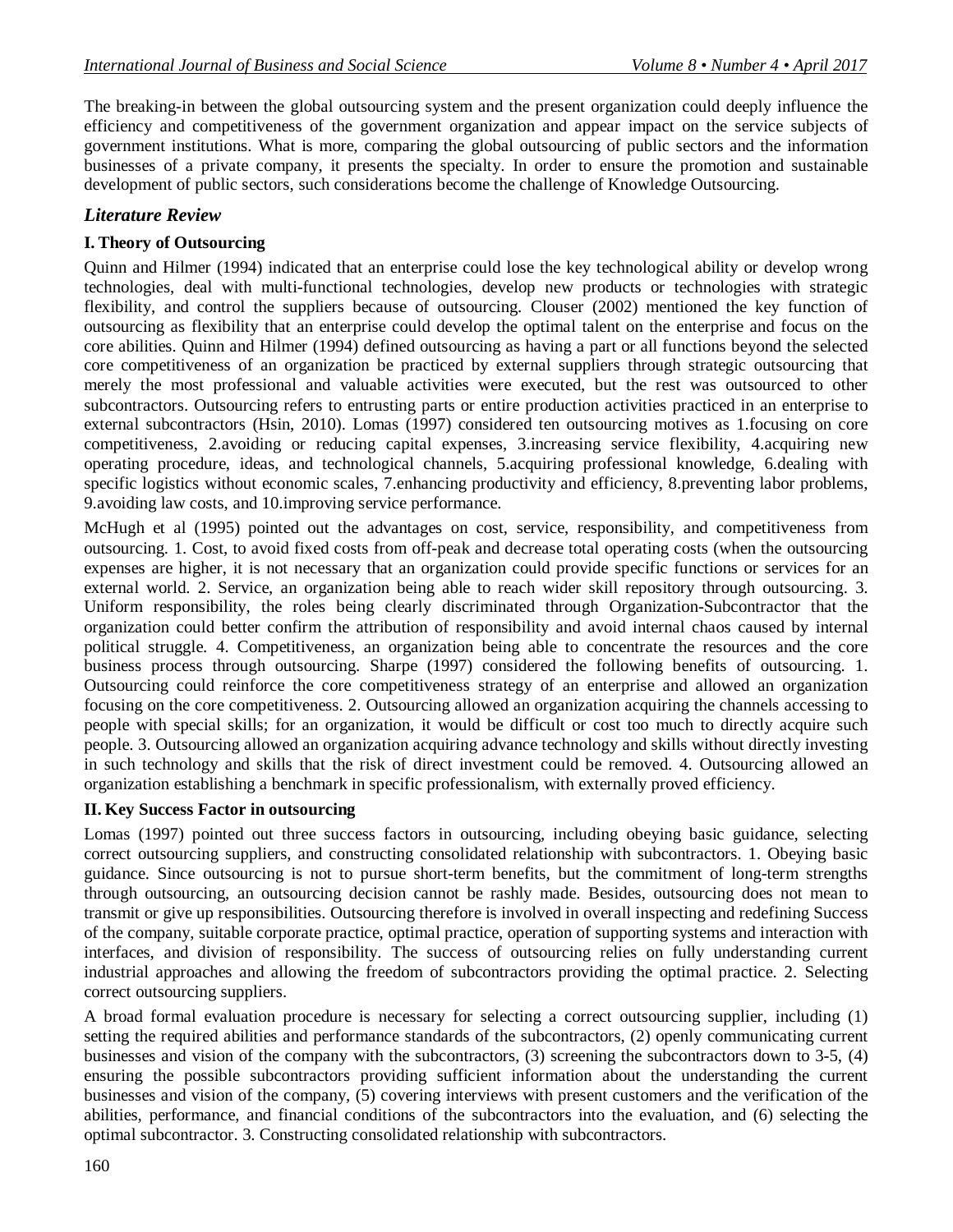It is important to consolidate the relationship among subcontractors, the company and the customers, and suppliers. Such consolidated relationship depends on (1) clear objective being internalized, (2) definite attribution of responsibility, (3) frequently measuring the operating performance of the subcontractors with pre-agreement, (4) providing subcontractors with improvement incentives, and (5) compatible value and culture. Taricone (1997) mentioned the key success factors in outsourcing as 1.understanding the objective and purpose of the company, 2.strategic vision and planning of the company, 3.selecting correct subcontractors, 4.continuously managing outsourcing relationship, 5.constructing proper contracts, 6.open communications with influenced groups or persons, 7.support and participation of high-level managers, 8.carefully dealing with personnel problems, 9.shortterm financial justification, and 10.utilizing external professional knowledge. Wingen and Verduin (2000) proposed ten success factors in outsourcing, containing 1.understanding the company objective, 2.strategic vision and plan, 3.selecting qualified supplier, 4.continous relationship management, 5.well-structured contracts, 6.open communication with influential individuals or groups, 7.supports and participants of senior supervisors, 8.carefully noticing personal affairs, 9.recognition of recent finance, and 10.applying external professional knowledge.

#### **III. Key Success Factor in Knowledge Outsourcing**

With Delphi Method, System Aspect and Management Aspect are proposed and guided to the key factors in Knowledge Outsourcing for further exploration.

#### (1**) Discussion of System Aspect**

1. Rule by Law. Law and regulations are referred to the effects on outsourcing source of law, executive order, and regulation. Relevant regulations would be the criteria of administrative behaviors, based on Administration according to Law and Bureaucracy in public sectors. Meanwhile, complete Rule by Law would present positive effects on the practice of subcontractors. For government sectors, actual regulations, executive orders, uniform rules, or previous examples would help promoting outsourcing (Huang, 2010).2. Contract. According to the literatures, Contract allowed the work being more definite, provided rules for public/private sectors to follow, and connected the price comparison, output, and results. Accountability, as a critical instrument of supervision scheme, also becomes crystal and precise because of Contract. Contract presents guarantee of actual rights and obligation for both parties. Public-Private Interaction. A market failure highlights the important status and role of a government in completing social objectives, maintaining fairness and justice, and reallocating social resources in the selection of public services. However, government failure has the government be examined. For this reason, modern governments have developed towards the combination of government and market.4. Supervision of Democratic Body and Works. Democratic body and works play an important role in supervising the democratic society and balancing administrative authorities abusing power and negative behaviors. Regarding the design of government system, a parliamentary organization presents the functions of supervising the policies of administrative authority and auditing budgets that the effects on decisions cannot be neglected.5. Prevention and Management. A bidding process might not confirm the best service provider that Prevention and Management of problems are considered as an ideal measure.

#### **(2) Discussion of Management Aspect**

- 1. Information Issue. According to client-agent theory, a party possessing complete information which the other party does not have is regarded as information asymmetry, which could result in Adverse Selection and Moral Hazard (Lin, 2009; Zhai, 2010).
- 2. Incentive Issue. Walsh (1995) proposed to solve the problem of uneasy supervision with Contract by incentives, as positive incentives could develop effectiveness and largely reduce the demands for supervision.
- 3. Quality and Professionalism. It focuses on the recognition of quality and professionalism of a subcontractor. The former refers to the standards and regulations for quality of service formulated by the government and the contract contents, while the latter focuses on the determination of a subcontractor's professionalism.
- 4. Oversight and Accountability. Two issues are concerned, including 1.how to ensure the process following the contract and 2.how to establish the accountability scheme when the government faces occupational changes.
- 5. Constructive Communication. The government intention and the provider result could be reduced when communication and contract are strictly supervised.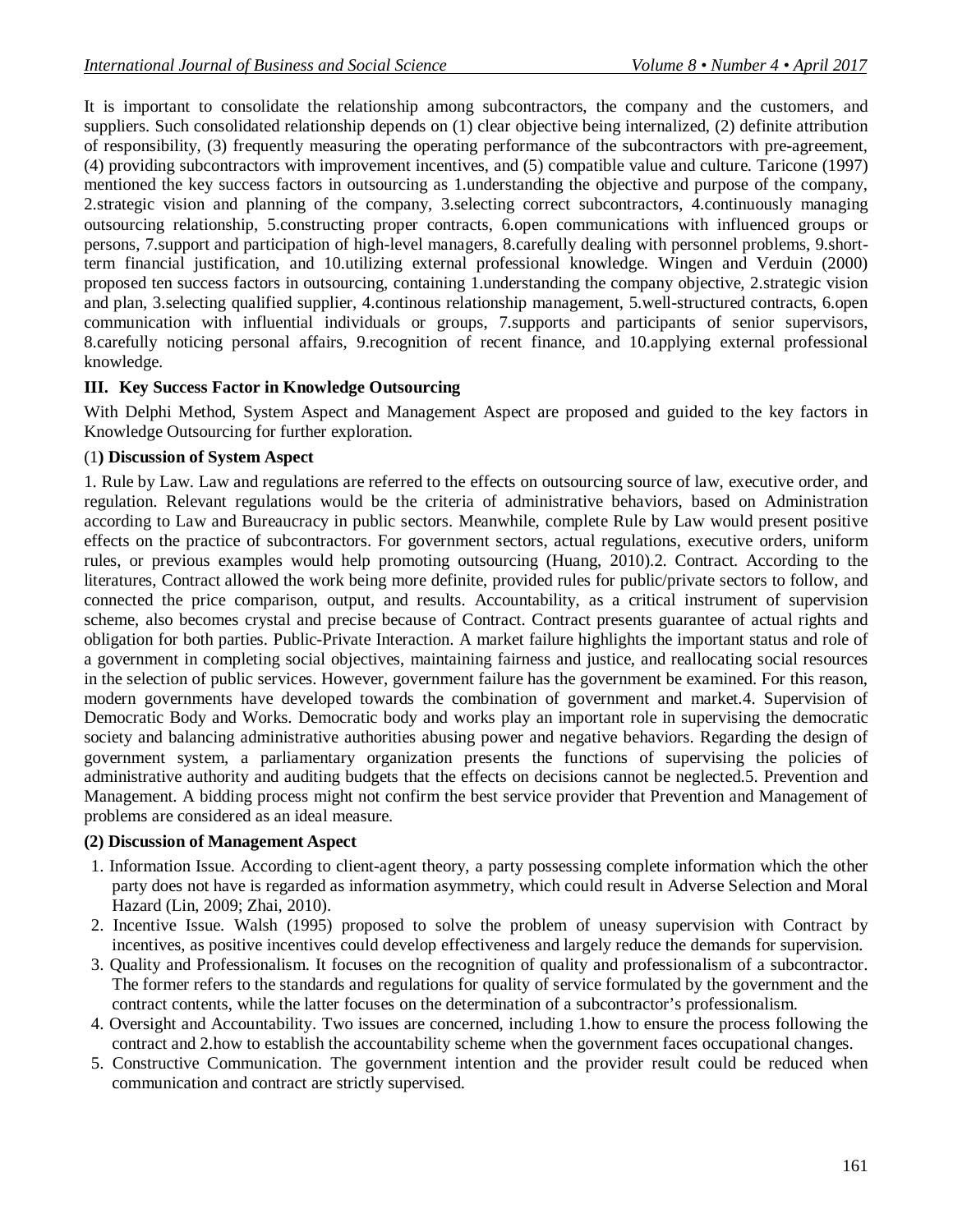## *Research design and methodology*

## **I. Delphi Method**

Based on the above learning motives, Delphi Method is applied to establishing the AHP criteria. Delphi Method, also named expert investigation, is a decision-making method by separately distributing problems to experts through mails, requesting for opinions, and retrieving all expert opinions for the comprehensive opinions; such comprehensive opinions and predicted problems are delivered to experts for further revising the opinions and organized. Repeating the steps for several times, a consistent prediction is acquired. According to the system program of Delphi Method, the opinions are given anonymously, i.e. the experts do not discuss with each other and no horizontal connection between experts, but with researchers. By asking the experts for opinions about the questionnaires for several rounds, the repeated enquiries, conclusion, and revision are finally organized the consistent opinions as the predicted results. Such an approach is reliable as it reveals broad representativeness.

#### **II. Establishment of evaluation indicators**

The questionnaires are emailed to the experts in various fields. The management theories and factors in outsourcing are first organized for the considerations of Knowledge Outsourcing. The factors with similar properties are classified and sent back to the experts for further opinions. The final results are acquired after several rounds of emails. From the major classifications, the experts are invited to a meeting for setting the key success factors in Knowledge Outsourcing of public sectors. Such key factors are regarded as the AHP dimensions, and the classifications are considered as the criteria for the AHP questionnaire. Fig. 1 shows the research framework revised with Delphi Method.



**Fig. 1: Research framework**

#### **III. Research Subject**

The supervisors and employees in the public sectors of Taipei City government are selected as the research participants. Total 270 copies of questionnaires are distributed, and 146 valid copies are retrieved, with the retrieval rate 54%.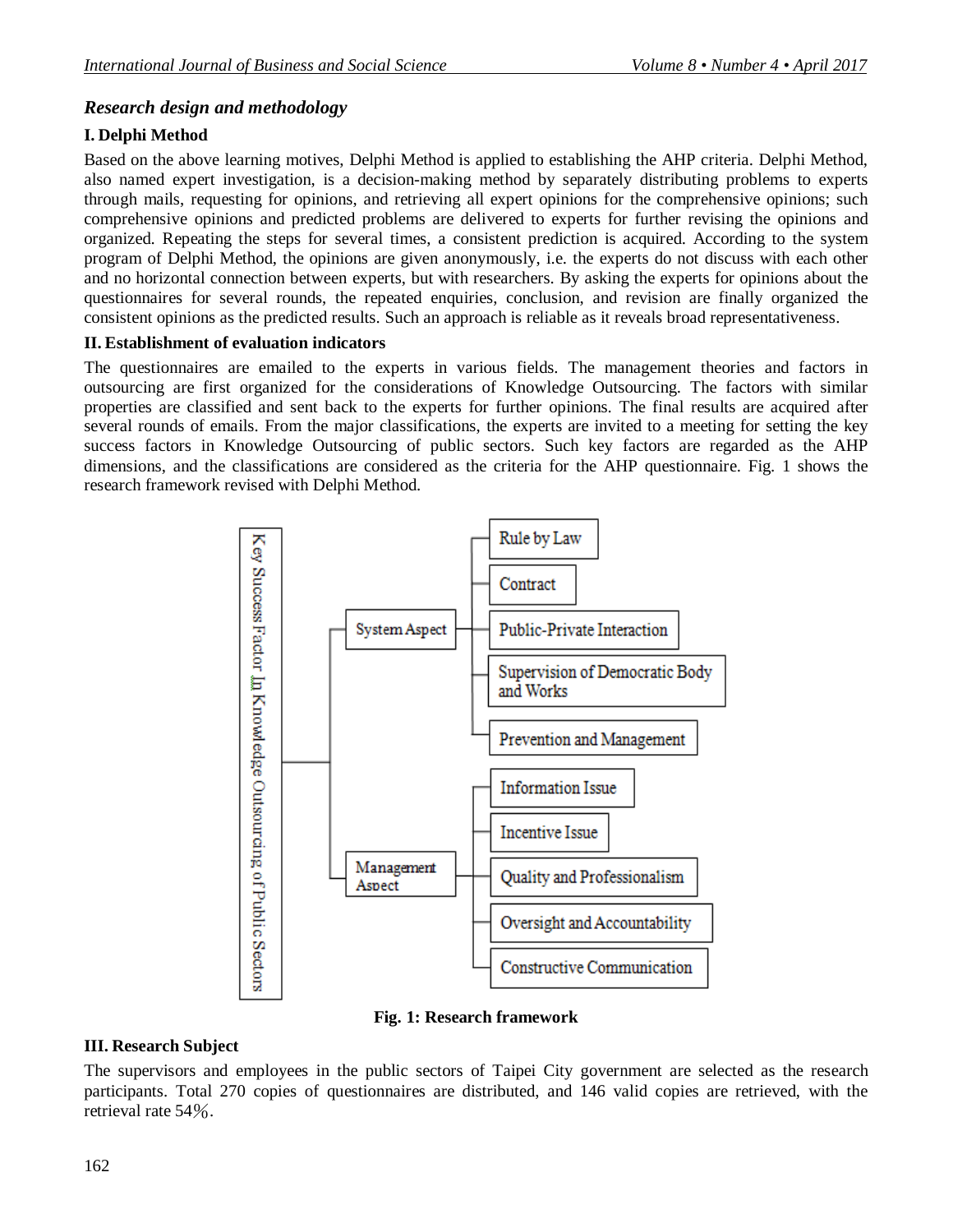Under the mayor and the deputy mayor, 22 bureaus, 5 departments, including Department of Civil Affairs, Department of Finance, Department of Education, Department of Economic Development, Public Works Department, Department of Transportation, Department of Social Welfare, Department of Labor, Taipei City Police Department, Department of Health, Department of Environmental Protection, Department of Urban Development, Department of Cultural Affairs, Taipei City Fire Department, Department of Rapid Transit System, Taipei Feitsui reservoir Administration, Department of Information and Tourism, Land Administration Department, Department of Compulsory Military Service, Department of Sports, Department of Information Technology, Department of Legal Affairs, Secretariat, Department of budget, Accounting and Statistics, Personnel Department, Department of Government Ethics, and Department of Civil Servant Development, and 4 committees as well as Taipei Rapid Transit Corporation, Taipei Water Department, and 12 district offices are organized in Taipei City government.

## *Data Analysis Result*

Having completed the hierarchical weights, the relative importance of the evaluation indicators are distributed proportionally to show the importance of the factors as well as to generate the global weight of the key success factors in Knowledge Outsourcing of public sectors, Table 1.

| Dimension            | Weight of<br>hierarchy 2 | Sequence<br>in hierarchy<br>2 | Indicator                                      | Weight of<br>hierarchy 3 | Sequence in<br>hierarchy 3 | Global<br>weight | Global<br>sequence |
|----------------------|--------------------------|-------------------------------|------------------------------------------------|--------------------------|----------------------------|------------------|--------------------|
| System<br>Aspect     | 0.317                    | $\overline{c}$                | Rule by Law                                    | 0.183                    | $\overline{4}$             | 0.049            | 9                  |
|                      |                          |                               | Contract                                       | 0.233                    | $\mathfrak{2}$             | 0.034            | $\overline{4}$     |
|                      |                          |                               | Public-Private<br>Interaction                  | 0.129                    | 5                          | 0.092            | 10                 |
|                      |                          |                               | Supervision of<br>Democratic Body<br>and Works | 0.206                    | 3                          | 0.089            | 6                  |
|                      |                          |                               | Prevention and<br>Management                   | 0.249                    |                            | 0.061            | 3                  |
| Management<br>Aspect | 0.683                    | 1                             | <b>Information Issue</b>                       | 0.138                    | 5                          | 0.039            | 8                  |
|                      |                          |                               | Incentive Issue                                | 0.257                    |                            | 0.029            | 1                  |
|                      |                          |                               | Quality and<br>Professionalism                 | 0.212                    | 3                          | 0.065            | 5                  |
|                      |                          |                               | Oversight and<br>Accountability                | 0.231                    | $\overline{2}$             | 0.047            | $\overline{2}$     |
|                      |                          |                               | Constructive<br>Communication                  | 0.162                    | $\overline{4}$             | 0.016            | 7                  |

**Table 1: Global weights of Knowledge Outsourcing in public sectors**

## *Conclusion*

According to the empirical analyses, the following conclusions are proposed, based on Table 1, and it is expected to provide a definite guidance and direction for Knowledge Outsourcing of public sectors. From the global weight of the evaluation indicators in the key success factors in Knowledge Outsourcing of public sectors, Management Aspect, weighted 0.683, about 68.3% of the global weight, is mostly emphasized in hierarchy 2, followed by System Aspect (weighted 0.317). Such a result reveals that Management Aspect is mostly emphasized dimension in Knowledge Outsourcing of public sectors The hierarchical weights of evaluation indicators in hierarchy 3 are sequenced as 1.Incentive Issue, 2.Oversight and Accountability, 3.Prevention and Management, 4.Contract, 5.Quality and Professionalism, 6.Supervision of Democratic Body and Works, 7.Constructive Communication, 8.Information Issue, 9.Rule by Law, and 10.Public-Private Interaction.

The research findings show that the most advantageous tender or the lowest-price bid should be selected for Knowledge Outsourcing of public sectors, and they rely on the decisions of the clerk. For clerks in administrative units, using the lowest-price bid is better for the execution and risk avoidance, as officials inevitably show the negative attitude of Make Life Secure. From the perspective of bureaucratic self-interested behaviors in Public Choice Theory, it reflects the behavior of an individual benefit guiding the choice of the lowest-price bid.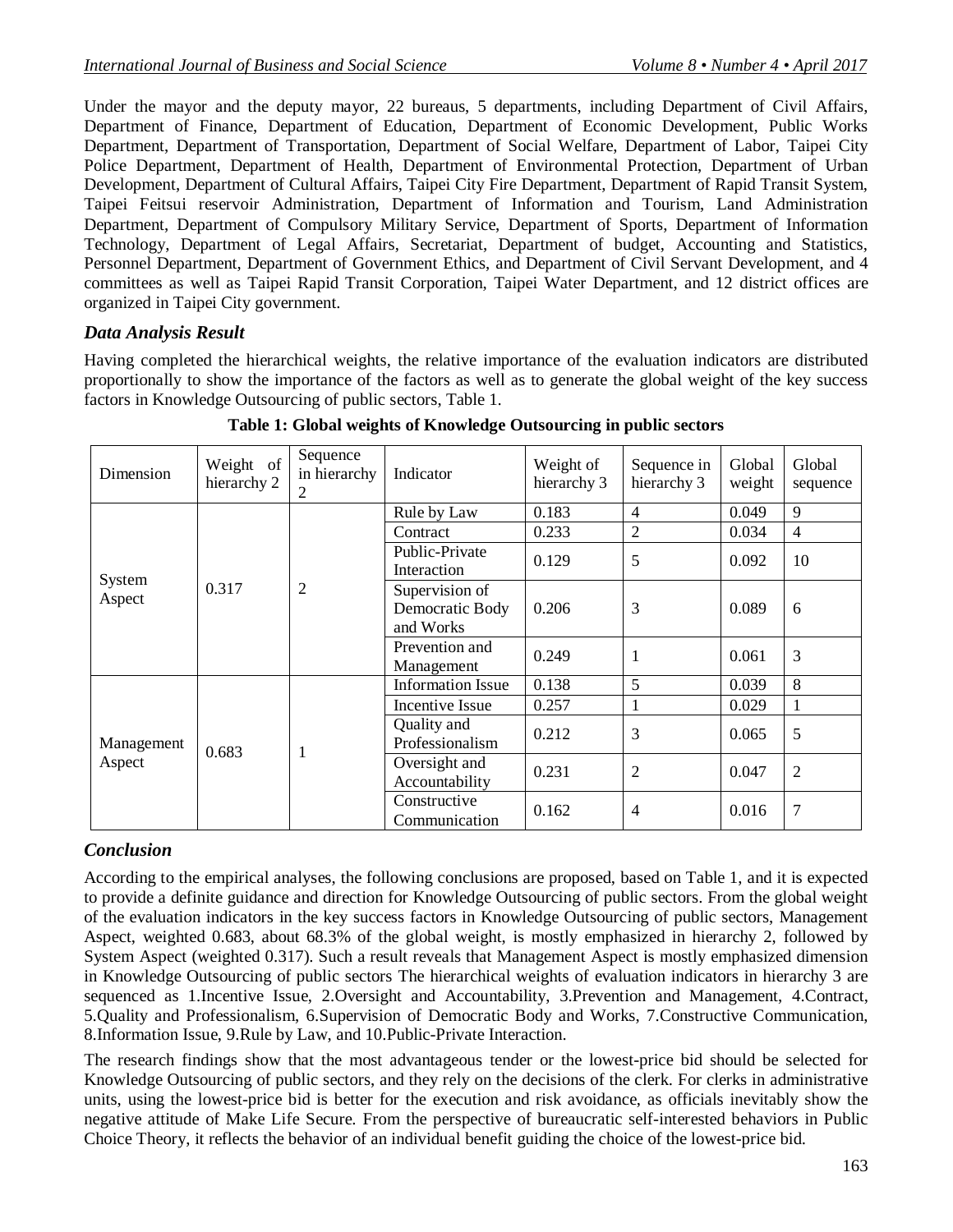Under the basis of self-interest, the process is simple and the person would not be charged with making money. Contrarily, the most advantageous tender merely presents the strength of screening out an excellent subcontractor to reduce the risk of information asymmetry, but does not show any direct advantages for a civil servant.

It is worth noticing that the lowest-price bid could reduce the administrative effectiveness and risks of public sectors, but the simple examination standards and processes would increase the risks of information asymmetry. It therefore needs to be regulated in Contract. Positive incentives negative threats in an outsourcing contract model are based on economic benefits, accompanied with the profits of the client. A good reward and punishment system would benefit both parties. When the trust and guidance between both parties are established, it would reduce the risks accompanied with Bounded Rationality. On the other hand, when the subcontractor is selected with the lowest-price bid, the professional abilities and quality cannot be acquired before the contract; even the previous experiences could not be screened under current system that unevenly matched Quality and Professionalism might be caused and the supervision costs are increased. As a result, Incentive Issue, Oversight and Accountability, Prevention and Management, Contract, and Quality and Professionalism are relatively important.

#### *Suggestion*

Based on the above conclusions, the following suggestions are proposed in this study.

#### **1.Reinforce incentives and establish long-term evaluation system**

It is considered that alternative incentives are necessary for highlighting the strengths of the subcontractors. The long-term historical records therefore should be established. The records of subcontractors should be constructed and fairly evaluated. Moreover, the negotiating system should be practice, the reward and punishment systems should be improved, and the public sectors should be enhanced to the level of actively planning Knowledge Outsourcing businesses.

#### **2.Contract management ability**

It is suggested that the contract management ability should be included in the test for civil servants, who are further trained in National Academy of Civil Service in the public affair system to reinforce the abilities. Furthermore, the familiarity with contracts and the practice experiences should be taken into account for the promotion of civil servants. The government should encourage the researchers on management, politics, and public administration do academic research on contract management. Such academic and practical processes could enhance the global management abilities of contract managers in public sectors.

#### **3.Certified communication channel**

An officially certified communication channel should be provided, such as telephone recording, online visa, and official fax, so as to reduce the standard format of administrative document and prevent public sectors from employing many employees for transmitting administrative document as well as for creating the instantaneity.

#### **4.Education and training for relevant employees**

In regard to internal training, supervisors should be re-educated and re-trained the understanding of latest Information Issue and management skills. Since the relevant employees to Knowledge Outsourcing in public sectors have changed into communicators and supervisors, they need to be changed by educational trainings and organization reengineering and to enhance the Oversight and Accountability abilities so as to achieve the largest benefits of Knowledge Outsourcing.

#### *Acknowledgments*

This research is partially supported by Ministry of Science and Technology, Taiwan, R.O.C. under Grant No. NSC: 102-2410-H-214-008.